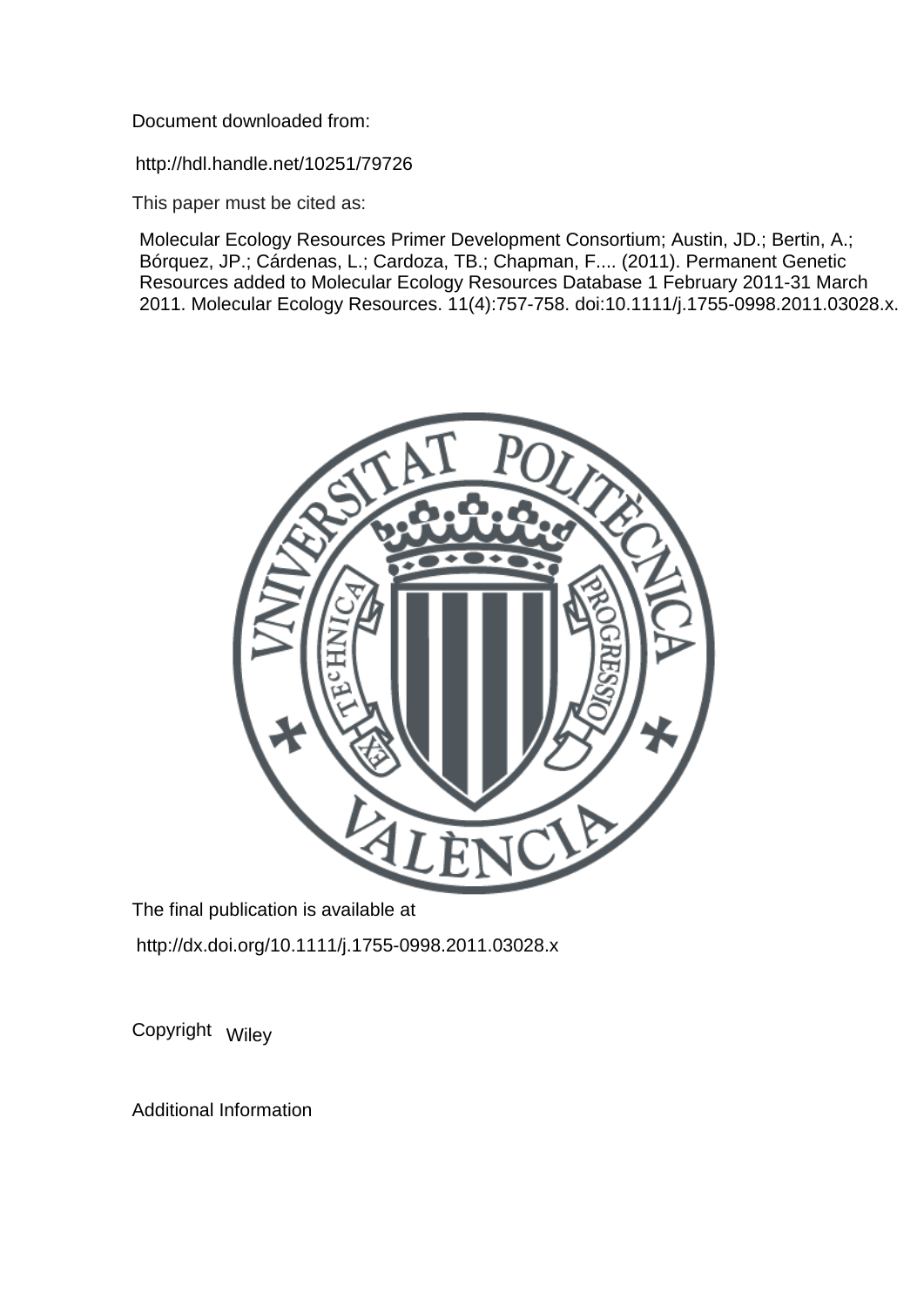Isolation and characterization of polymorphic microsatellite markers for *Centaurea aspera* L. and *Centaurea seridis* L. (Asteraceae)

H. Merle<sup>1</sup>, I. Segura<sup>2</sup>, A. Garmendia<sup>2</sup> and M. Ferriol<sup>2</sup>

<sup>1</sup> Departamento de Ecosistemas Agroforestales. Universidad Politécnica de Valencia. Camino de Vera s/n, E-46022 Valencia, Spain.

<sup>2</sup> Instituto Agroforestal Mediterráneo. Universidad Politécnica de Valencia. Camino de Vera s/n, E-46022 Valencia, Spain.

Corresponding author: Hugo Merle Departamento de Ecosistemas Agroforestales. Universidad Politécnica de Valencia. Camino de Vera s/n, E-46022 Valencia, Spain. Fax: +34 96 387 92 69

Email address: humerfa@upvnet.upv.es

Keywords: *Centaurea aspera*, *Centaurea seridis*, genetic diversity, microsatellite marker, *Seridia* section

Running title: SSR markers for *Centaurea aspera* and *C. seridis*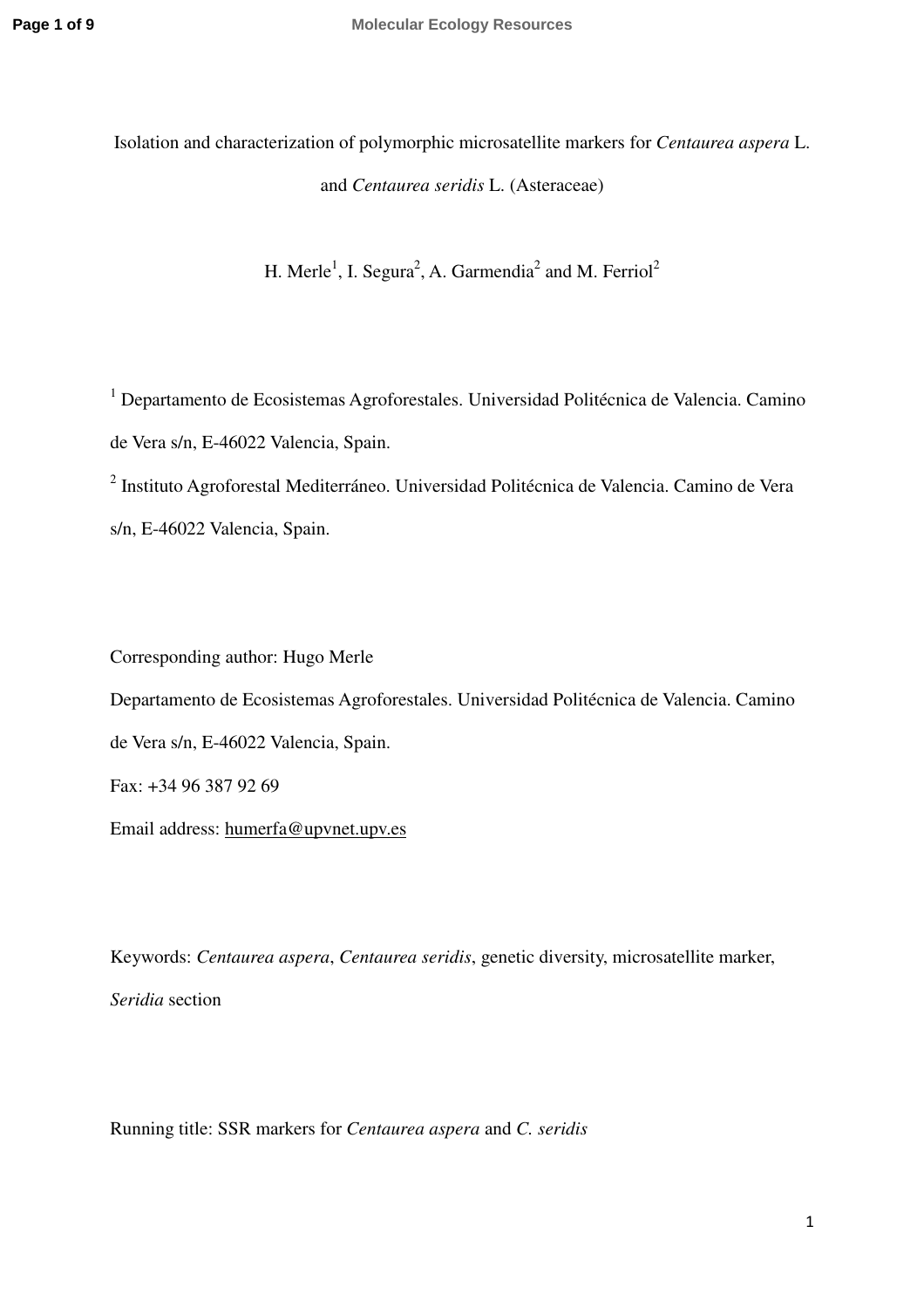## **Abstract**

Eight polymorphic microsatellite loci were developed and characterized for the diploid *Centaurea aspera* L. and the tetraploid *Centaurea seridis* L., two species of the *Seridia* section of Asteraceae. We used 132 individuals collected from 5 locations. These markers provided high polymorphism ranging from 3 to 10 alleles per locus. These microsatellite loci will be useful tools to study polyploid complexes that include triploid individuals.

## **Main text**

*Centaurea* L. is one of the widest and most complex genus inside Asteraceae, with 400 to 700 species depending on the author (Dittrich 1977; Bremer 1994; Wagenitz & Hellwig 1996; Hellwig 2004). New taxa and combinations are continuously published in many studies (Colas *et al*. 1997; Garcia-Jacas *et al*. 1997; Kalpoutzakis & Constantinidis 2004; Garcia-Jacas *et al*. 2006; Raimondo & Spadaro 2008; Trigas *et al*. 2008; Rahiminejad *et al*. 2010). The diploid *Centaurea aspera* L. and the tetraploid *C. seridis* L. are closely related species from the section *Seridia* (Juss.) Czerep. *Centaurea aspera* grows in dry open habitats in S.W. Europe (Spain, France, Portugal and Italy), while *C. seridis* has a narrower distribution area in S.E. Spain (Tutin *et al*. 1976). When these two species grow side by side in sandy coastal dunes, a hybrid contact zone is found, and triploid forms with a confusing taxonomy have been identified (Garmendia *et al.* 2009; Mateo & Crespo 2009). Microsatellite markers have been described and published in *Centaurea* only for *C. corymbosa* (Freville et al. 2000), *C. stoebe*, and *C. diffusa* (Marrs et al. 2006), and have been used to study the genetic structure of *C. horrida* (Mameli *et al*. 2008) and *C. corymbosa* (Hardy *et al*. 2004). We have tested most

of these markers in *C. aspera* and *C. seridis* and only few of them were useful. In addition, amplification showed a very low polymorphism level. The need for using microsatellite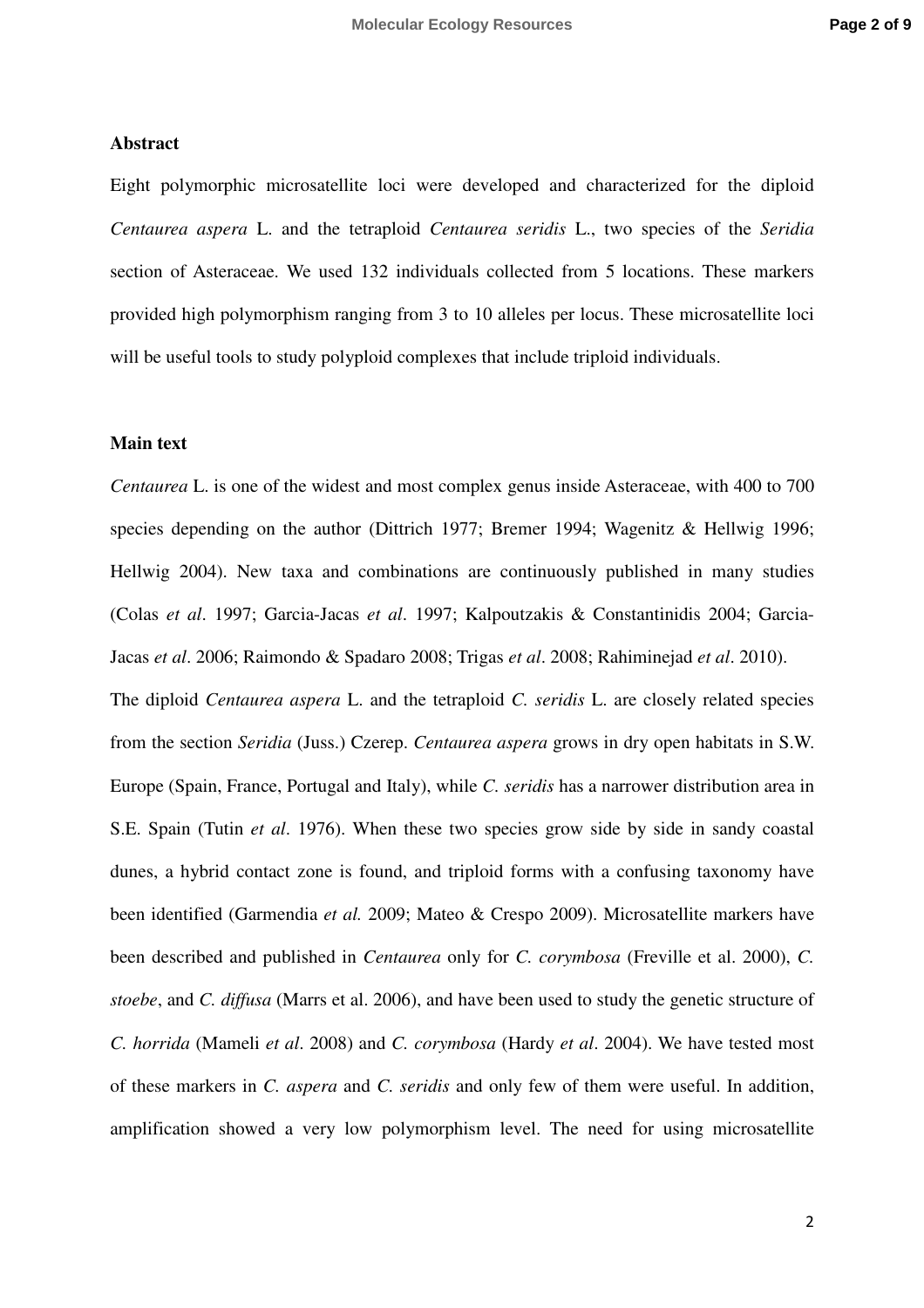markers in *C. aspera* and *C. seridis* for genetic studies has leaded us to develop new ones. Here, we report the isolation and characterization of eight new polymorphic microsatellite loci that can be useful tools to study the polyploid complex.

Locus-specific primer pairs were designed to amplify SSRs and their flanking regions using the software EST2uni (Forment *et al*. 2008). Public ESTs from *C. solstitialis* L. and *C. maculosa* Lam. were uploaded from Genbank. High-quality EST sequences were then assembled to obtain the unigene set using EST2uni. One hundred thirty-two individuals of *C. aspera*, *C. seridis*, and their hybrids, collected in five locations at S.E. of Spain, were examined for polymorphism using the developed microsatellites primers. Locations and their sample size were: South coast (Alicante), 54 individuals (20 *C. aspera*, 22 *C. seridis*, 12 hybrids); Central coast (Valencia), 63 individuals (21 *C. aspera*, 25 *C. seridis*, 17 hybrids); Soria, 3 individuals of *C. aspera*; Sax (inner land, Alicante), 8 individuals (3 *C. aspera*, 3 *C. seridis*, 2 hybrids); and Montsant (Tarragona), 4 individuals of *C. aspera*. Total genomic DNA was extracted from 0.05 g young buds using a modified cetyltrimethyl ammonium bromide (CTAB) protocol (Doyle & Doyle 1990). Polymerase chain reaction (PCR) was carried out in 25 µl final reaction volume containing 2.5 µl PCR buffer  $10x$ , 0.75 to 1.25 µl MgCl<sub>2</sub> 50 mM (see Table 1), 1.25 µl dNTPs 10 mM, 0.5 µl forward primer 0,01 mM, 0.5 µl reverse primer o,o1 mM, 1 U Taq, 20 ng of template DNA and  $H_2O$  miliQ to final volume (17 to 17.5  $\mu$ l). The reaction mixture was subjected to PCR amplification in a Peltier Thermal Cycler (Techne TC-412). We used a variable annealing temperature depending on the loci (Table 1). The cycling profile was 94ºC for 5 min; 36 cycles: 94ºC for 1 min, annealing temperature (see Table 1) for 1 min,  $72^{\circ}$ C for 1 min; and a final extension at  $72^{\circ}$ C for 10 min. Nine µl of

loading mixture was added to the PCR products. Subsequently, the PCR products were examined by electrophoresis using 12% non-denaturing polyacrylamide gels stained with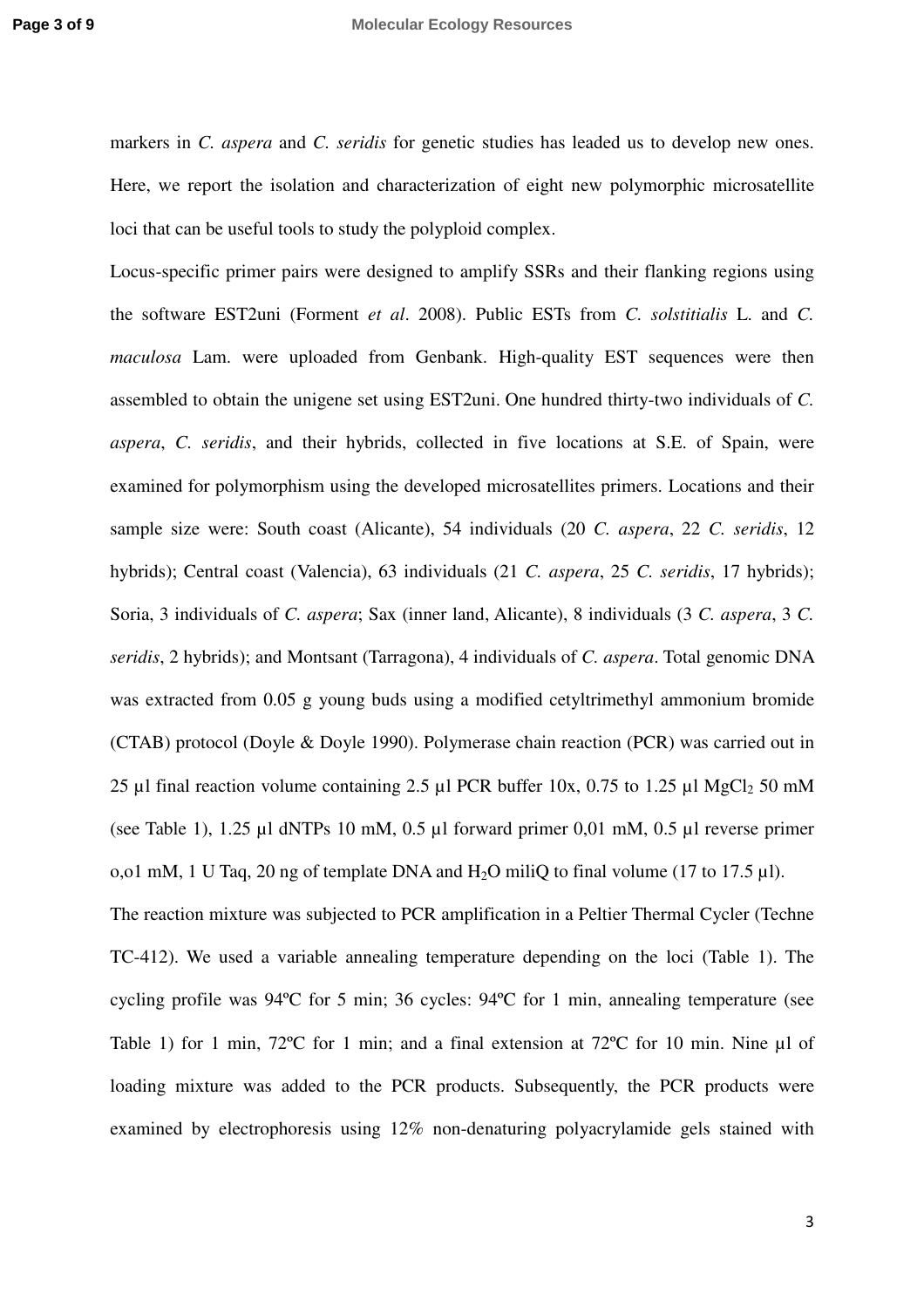silver nitrate. The sizes of the amplified DNA fragments were estimated by comparing them with a 100-bp DNA ladder standard.

We selected eight polymorphic SSR loci out of 26 initially tested loci. For each microsatellite locus the number of alleles per locus  $(N_a)$ , the observed heterozygosity  $(H<sub>O</sub>)$ , the expected heterozygosity or gene diversity  $(H_E)$  and tests for deviation from the Hardy-Weinberg equilibrium (HWE) and linkage equilibrium were calculated using PopGene32 (Yeh & Boyle 1997) . Allelic variation was estimated using the polymorphism information content (PIC) value (Weir 1990).

A total of 47 alleles were observed across the 8 loci (Table 1). The number of alleles per locus ranged from 2 to 10. The observed heterozygosity of the 8 loci ranged from 0.217 to 0.755 with a mean value of 0.498, while expected heterozygosity ranged from 0.254 to 0.866 with a mean value of 0.555. Four microsatellites showed a high polymorphic information content (PIC) of more than 0.5, indicating that the loci were very useful in assessing genetic diversity and population structure.

The eight polymorphic loci exhibited Hardy-Weinberg equilibrium after Bonferroni correction. The potential occurrence of null alleles at each locus was tested using Micro-Checker v. 2.2.3 (Van Oosterhout *et al*. 2004). Null allele frequency ranged from 0 to 0.071. No locus pairs were in gametic disequilibrium following sequential Bonferroni correction. These microsatellite markers will be useful tools for assessing the genetic relationships between *C. aspera*, *C. seridis* and their hybrids, as well as genetic diversity and population structure among and within natural populations of each species (*C. aspera* and *C. seridis*).

## **References**

Bremer, K 1994, "Asteraceae. Cladistics and classification", *Timber press, Portland.*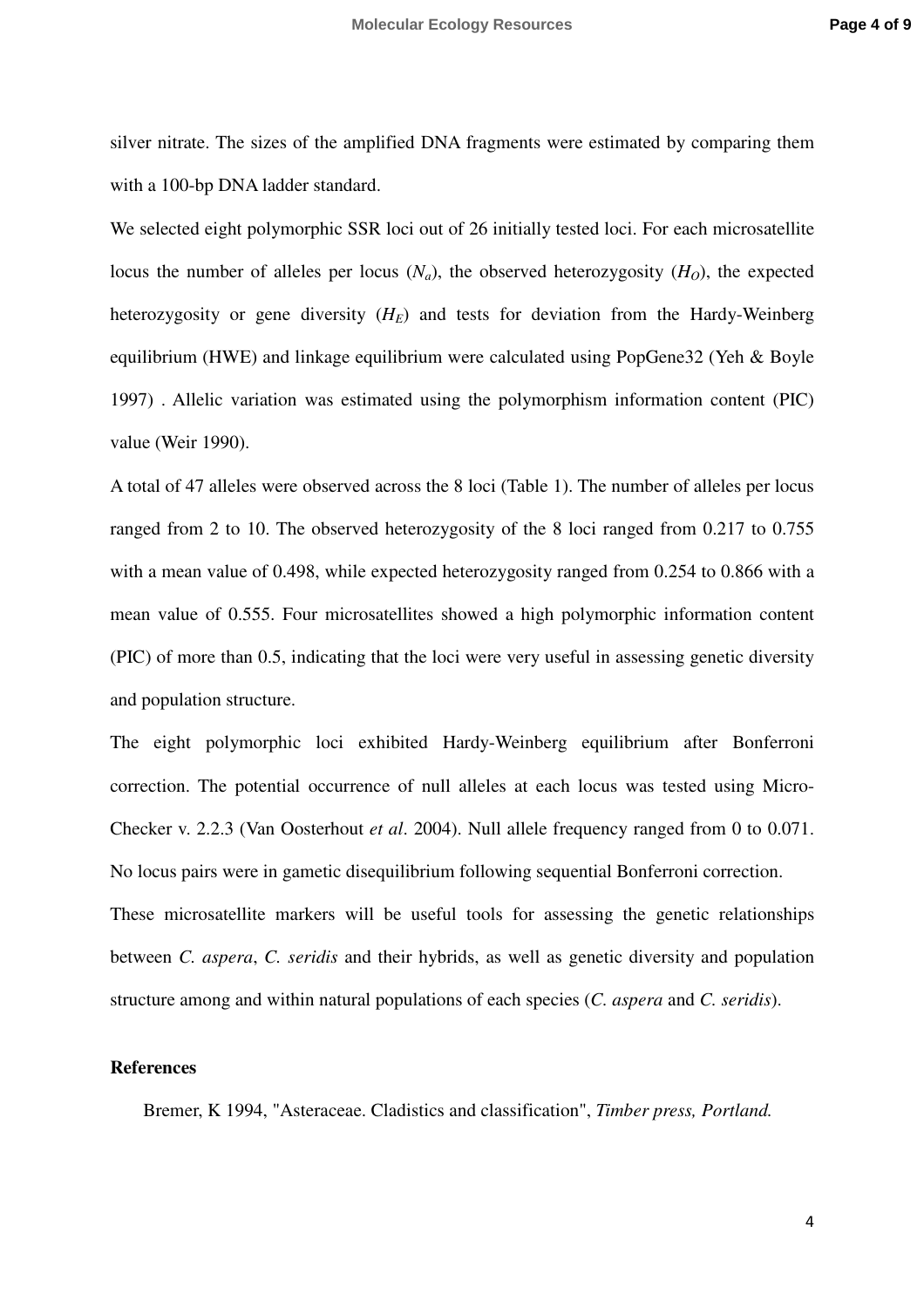Colas, B, Olivieri, I, & Riba, M 1997, "Centaurea corymbosa, a cliff-dwelling species tottering on the brink of extinction: A demographic and genetic study", *Proceedings of the National Academy of Sciences of the United States of America*, vol 94, no 7, pp 3471-3476.

Dittrich, M 1977, "Cynareae-systematic review", pp 999-1015 *in*: Heywood, VH, Harborne, JB, &Turner, BL 1977, "The Biology and Chemistry of the Compositae", *Academic Press, London, New York, San Francisco.* 

Doyle, JJ, & Doyle, JL 1990, "Isolation of plant DNA from fresh tissue", *Focus*, vol 12, pp. 13-15.

Forment, J, Gilabert, F, Robles, A, Conejero, V, Nuez, F, & Blanca, JM 2008, "EST2uni: an open, parallel tool for automated EST analysis and database creation, with a data mining web interface and microarray expression data integration", *Bmc Bioinformatics*, vol 9.

Freville, H, Imbert, E, Justy, F, Vitalis, R, & Olivieri, I 2000, "Isolation and characterization of microsatellites in the endemic species Centaurea corymbosa Pourret (Asteraceae) and other related species", *Molecular Ecology*, vol 9, no 10, pp 1671-1672.

Garcia-Jacas, N, Susanna, A, Ilarslan, R, & Ilarslan, H 1997, "New chromosome counts in the subtribe Centaureinae (Asteraceae, Cardueae) from West Asia", *Botanical Journal of the Linnean Society*, vol 125, no 4, pp 343-349.

Garcia-Jacas, N, Uysal, T, Romashchenko, K, Suarez-Santiago, VN, Ertugrul, K, & Susanna, A 2006, "Centaurea revisited: A molecular survey of the Jacea group", *Annals of Botany*, vol 98, no 4, pp 741-753.

Garmendia, A, Merle, H & Ferriol, M 2009, "Diversity generation in Centaurea: a new Seridia hybrid and polyploid complex", *Book of Abstracts of the 45th International SISV & FIP Congress on "Biodiversity Hotspots in the Mediterranean Area: species, communities and landscape level"*, Cagliari, Italy, pp. 71.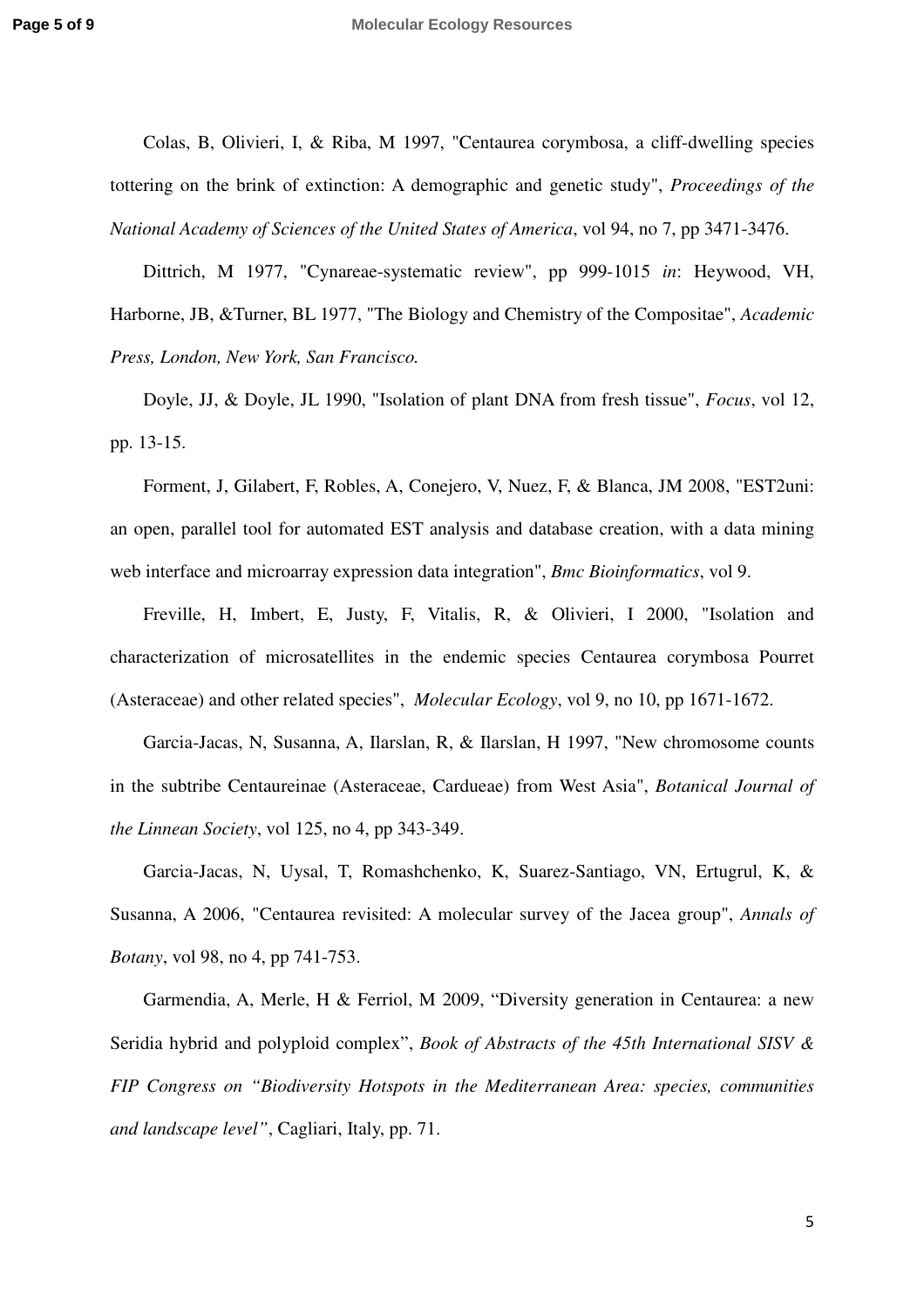Hardy, OJ, Gonzalez-Martinez, SC, Colas, B, Freville, H, Mignot, A, & Olivieri, I 2004,

"Fine-scale genetic structure and gene dispersal in Centaurea corymbosa (Asteraceae) II Correlated paternity within and among sibships", *Genetics*, vol 168, no 3, pp 1601-1614.

Hellwig, FH 2004, "Centaureinae (Asteraceae) in the Mediterranean-History of ecogeographical radiation", *Plant Systematics and Evolution*, vol 246, pp 137-162.

Kalpoutzakis, E & Constantinidis, T 2004, "A new species of Centaurea (sect Phalolepis, Compositae: Cardueae) from eastern Peloponnisos, Greece", *Botanical Journal of the Linnean Society*, vol 146, no 3, pp 375-383.

Mameli, G, Filigheddu, R, Binelli, G, & Meloni, M 2008, "The genetic structure of the remnant populations of Centaurea horrida in Sardinia and associated islands", *Annals of Botany*, vol 101, no 5, pp 633-640.

Marrs, RA, Hufbauer, RA, Bogdanowicz, SM, & Sforza, R 2006, "Nine polymorphic microsatellite markers in Centaurea stoebe L [subspecies C-s stoebe and C-s micranthos (S G Gmelin ex Gugler) Hayek] and C-diffusa Lam (Asteraceae)", *Molecular Ecology Notes*, vol 6, no 3, pp 897-899.

Mateo, G, & Crespo, MB 2009, "Sobre algunos híbridos ibéricos del género Centaurea (Compositae) ", *Flora Montiberica*, vol 41, pp 28-34.

Rahiminejad, MR, Mozaffarian, V & Montazerolghaem, S 2010, "A taxonomic revision of Centaurea section Acrocentron (Asteraceae) in Iran", *Botanical Journal of the Linnean Society*, vol 163, no 1, pp 99-106.

Raimondo, FM & Spadaro, V 2008, "A new species of Centaurea (Asteraceae) from Sicily", *Botanical Journal of the Linnean Society*, vol 157, no 4, pp 785-788.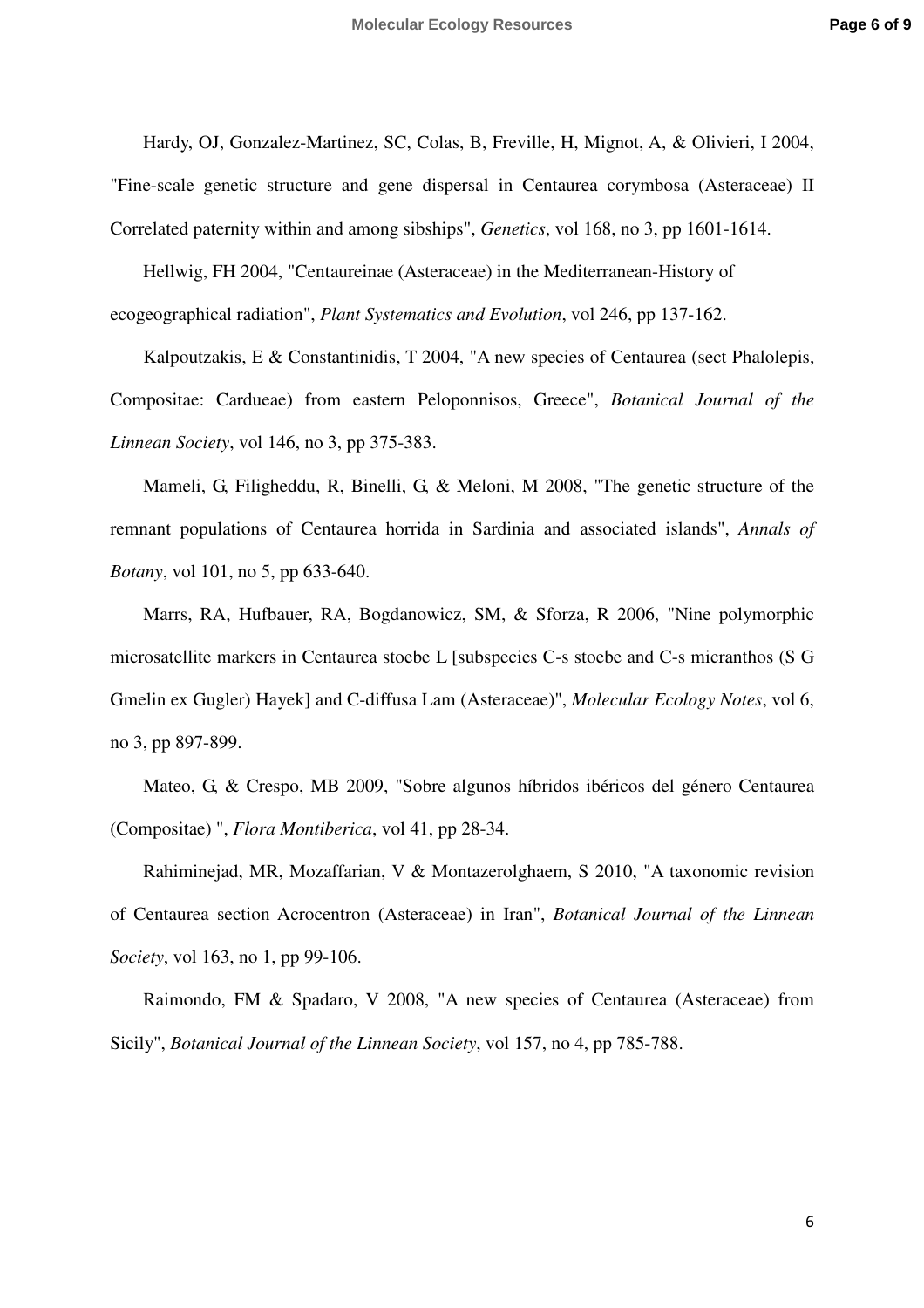Trigas, P, Constantinidis, T, & Touloumenidou, T 2008, "A new hexaploid species of Centaurea section Acrolophus (Asteraceae) from Evvia Island, Greece", *Botanical Journal of the Linnean Society*, vol 158, no 4, pp 762-774.

Tutin, TG, Heywood, VH, Burges, NA, Moore, DM, Valentine, DH, Walters, SM & Webb, DA 1976, *Flora europaea Vol. 4*, Cambridge University Press.

Van Oosterhout, C, Hutchinson, WF, Wills, DPM, & Shipley, P 2004, "MICRO-CHECKER: software for identifying and correcting genotyping errors in microsatellite data", *Molecular Ecology Notes*, vol 4, no 3, pp 535-538.

Wagenitz, G & Hellwig, FH 1996, "Evolution of characters and phylogeny of the Centaureinae", *in* Hind DJN & Beentje HG 1994, "Compositae: Systematics. International Conference of Compositae", *Royal Botanical Gardens*, Kew, 491-510.

Weir, B 1990, *Genetic data analysis: methods for discrete population genetic data*, Sinauer Associates, Sunderland, MA.

Yeh, FC, & Boyle, JB 1997, "Population genetic analysis of co-dominant and dominant markers and quantitative traits", *Belgian Journal of Botany*, vol 129, pp 157.

## **Acknowledgements**

We thank COMAV (Valencian Institute of Conservation and Agrodiversity Improvement), Carmelo López Del Rincón, and José Miguel Blanca Postigo, for help in the lab. Financial support for this study came from GV (Generalitat Valenciana) and UPV (University Polytechnic of Valencia).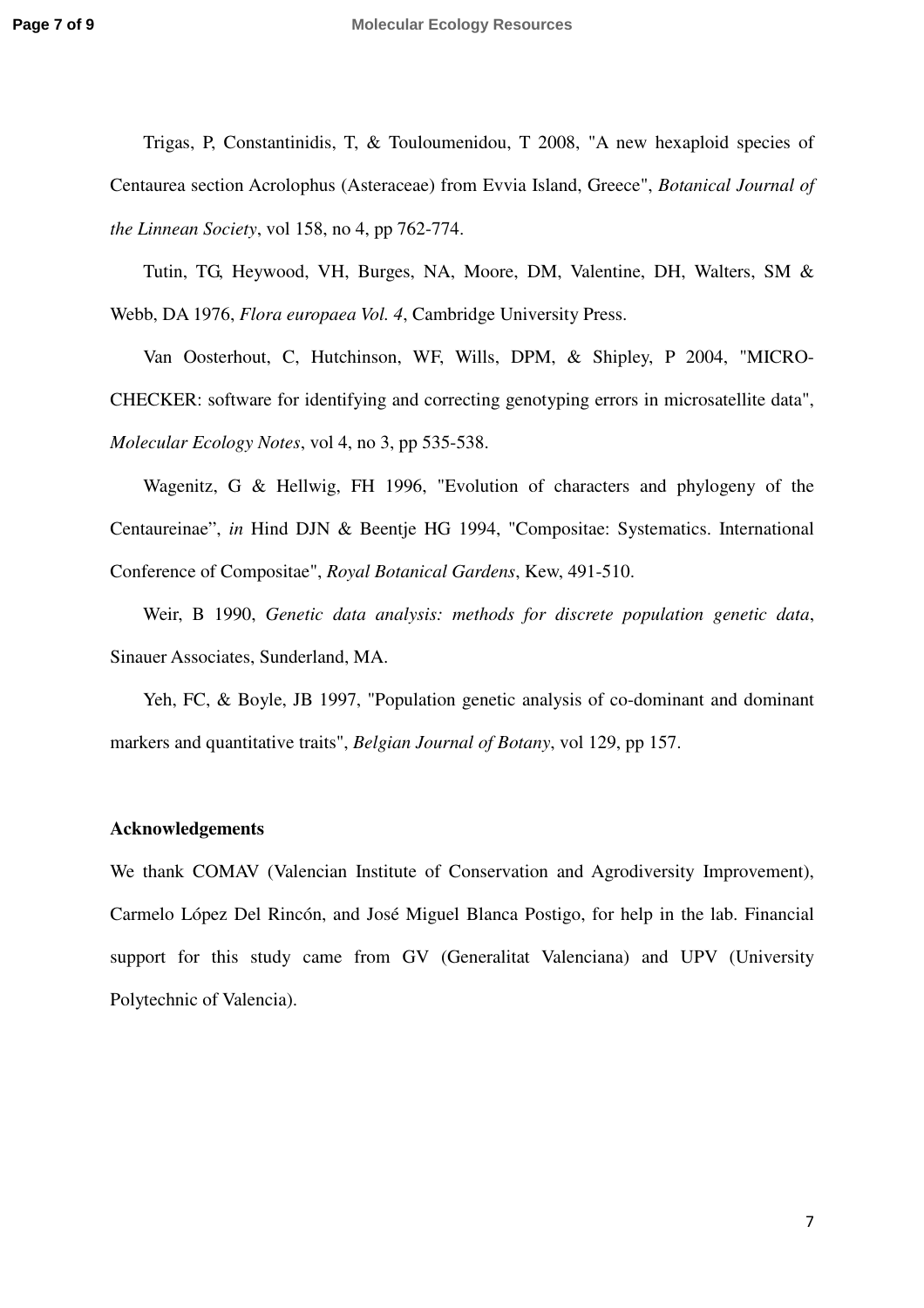| Locus        | Primer sequence $(5' - 3')$                          | Repeat             | Size | Ta $(^{\circ}C)$ | Mg             | Na | H <sub>0</sub> | $H_E$ | <b>PIC</b> | $P_{HWE}$            | Null allele | GenBank                  |
|--------------|------------------------------------------------------|--------------------|------|------------------|----------------|----|----------------|-------|------------|----------------------|-------------|--------------------------|
|              |                                                      | motif              | (bp) |                  |                |    |                |       |            |                      | frequency   | Accession No.            |
| <b>CA001</b> | F: AACAATGGCGTTCTCATTCAC<br>R: CGTAGCTAGCCGGAGTCTTTT | $(CAA)_{32}$       | 281  | $65^{\circ}$ C   | 1.5            | 8  | 0.674          | 0.797 | 0.79       | 0.075                | 0.045       | EH716506.1               |
| CA002        | F: ATCTCTCCCATGACCACCTCT<br>R: TCTAGGTTACGGAGACGCTGA | $(TCT)_{13}$       | 256  | 55.5°C           | $\overline{2}$ | 5  | 0.543          | 0.452 | 0.45       | 0.199                | 0.000       | EH754166.1               |
| CA003        | F: GGGGGAGGAAACAACAATAGA<br>R: ATCCACCAAGAACCTCATTCC | $(ACA)_{14}$       | 229  | $57^{\circ}$ C   | 1.5            | 3  | 0.286          | 0.254 | 0.25       | 1                    | $-0.024$    | EH780862.1<br>EH772571.1 |
| <b>CA004</b> | F: GTGGAAGTCGTTGATGGAAGA<br>R: TCTGTTCCTTTGCATCCATTC | $(CAA)_{13}$       | 197  | $55^{\circ}$ C   | 1.5            | 9  | 0.755          | 0.859 | 0.85       | $0.022$ <sup>*</sup> | 0.054       | EH783651.1               |
| CA005        | F: CAGTGTGGATGGATGGATACC<br>R: GAAGAATTGCAAAGGGAAAGG | (TTC) <sub>6</sub> | 299  | $54^{\circ}$ C   | 2.5            | 4  | 0.486          | 0.552 | 0.54       | 0.260                | 0.057       | EH789030.1               |
| CA006        | F: AGGACTATTACGCCCCTTTCA<br>R: CAGGTCAACTGAGGTTTTGC  | $(TCA)_{12}$       | 208  | 55.5°C           | 2              | 3  | 0.217          | 0.335 | 0.33       | 0.243                | 0.000       | EH751778.1               |
| CA007        | F: AAACCATGGAATCAAGTGTCG<br>R: TGAATGCTTGTTTCCCTCATC | $(ATG)_{14}$       | 200  | $57^{\circ}$ C   | 2              | 10 | 0.704          | 0.866 | 0.86       | 0.015                | 0.071       | EH777535.1               |
| <b>CA008</b> | F: GGAGAGTCGGACTGTGAATTG<br>R: ATGCAGCTGTCTCCAATTTGT | $(CAT)_{6}$        | 178  | 55.5°C           | 2              | 5  | 0.318          | 0.329 | 0.32       | 1                    | 0.000       | EH772209.1               |

**Table 1** 8 microsatellite loci of *Centaurea aspera* and *C. seridis* and their amplification information (average across *C. aspera* populations)